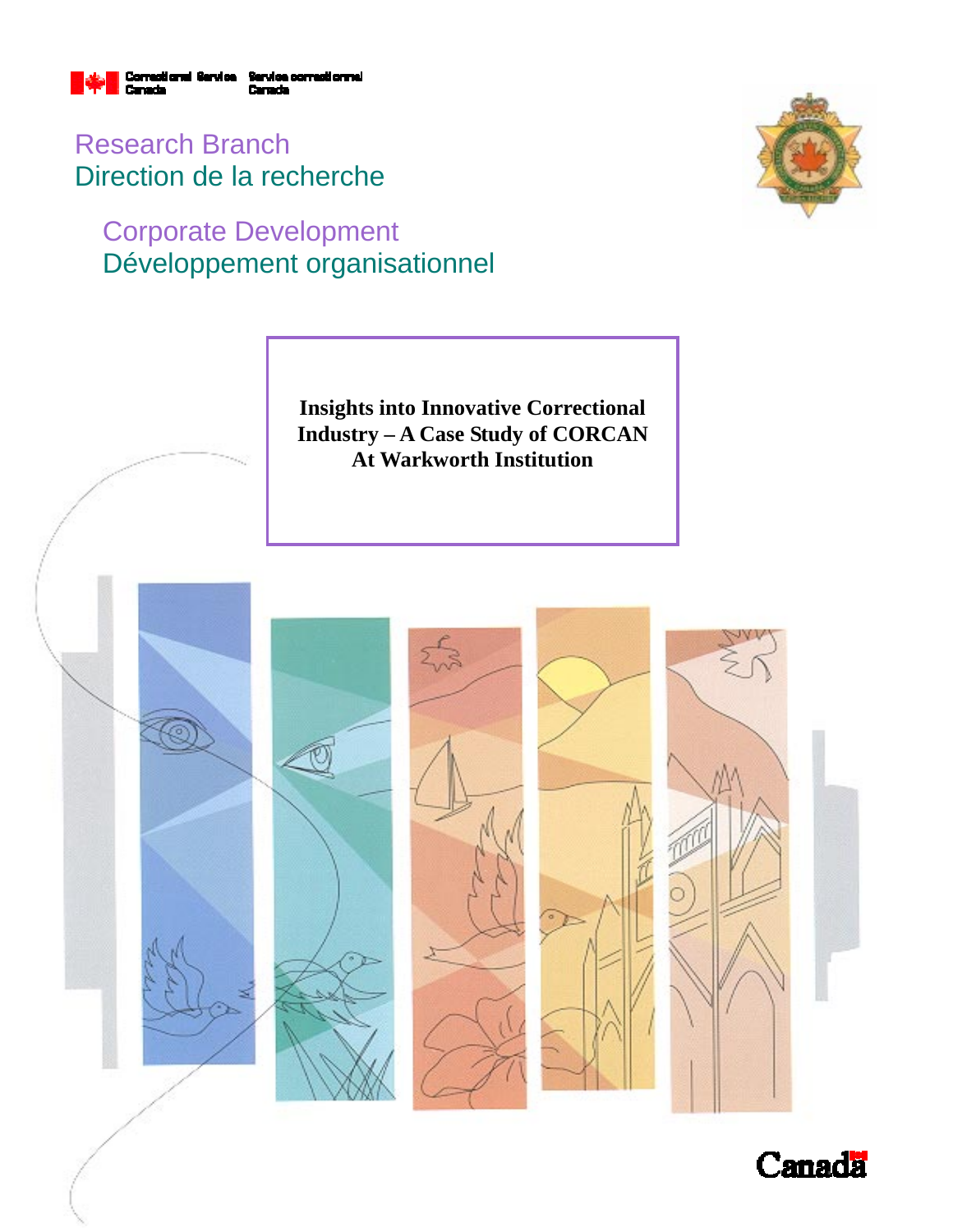# **Insights Into Innovative Correctional Industry: A Case Study of CORCAN at Warkworth Institution**

Prepared by**:**

Maury Getkate

Getkate & Associates for the Research and Statistics Branch Correctional Service of Canada

Ce rapport est également disponible en francais. Si vous désirez des copies additionnelles, veuillez vous adresser au Secteur de recherche et développement, Service correctionnel du Canada, 340 avenue Laurier ouest, Ottawa, (Ontario) K1A 0P9. should additional copies be reuquired they can be obtained from Correctional Research and Development, Correctional Service of Canada, 340 Laurier Avenue West, Ottawa, Ontario, K1A 0P9.

## **October, 1993 Research Report N°. R-32**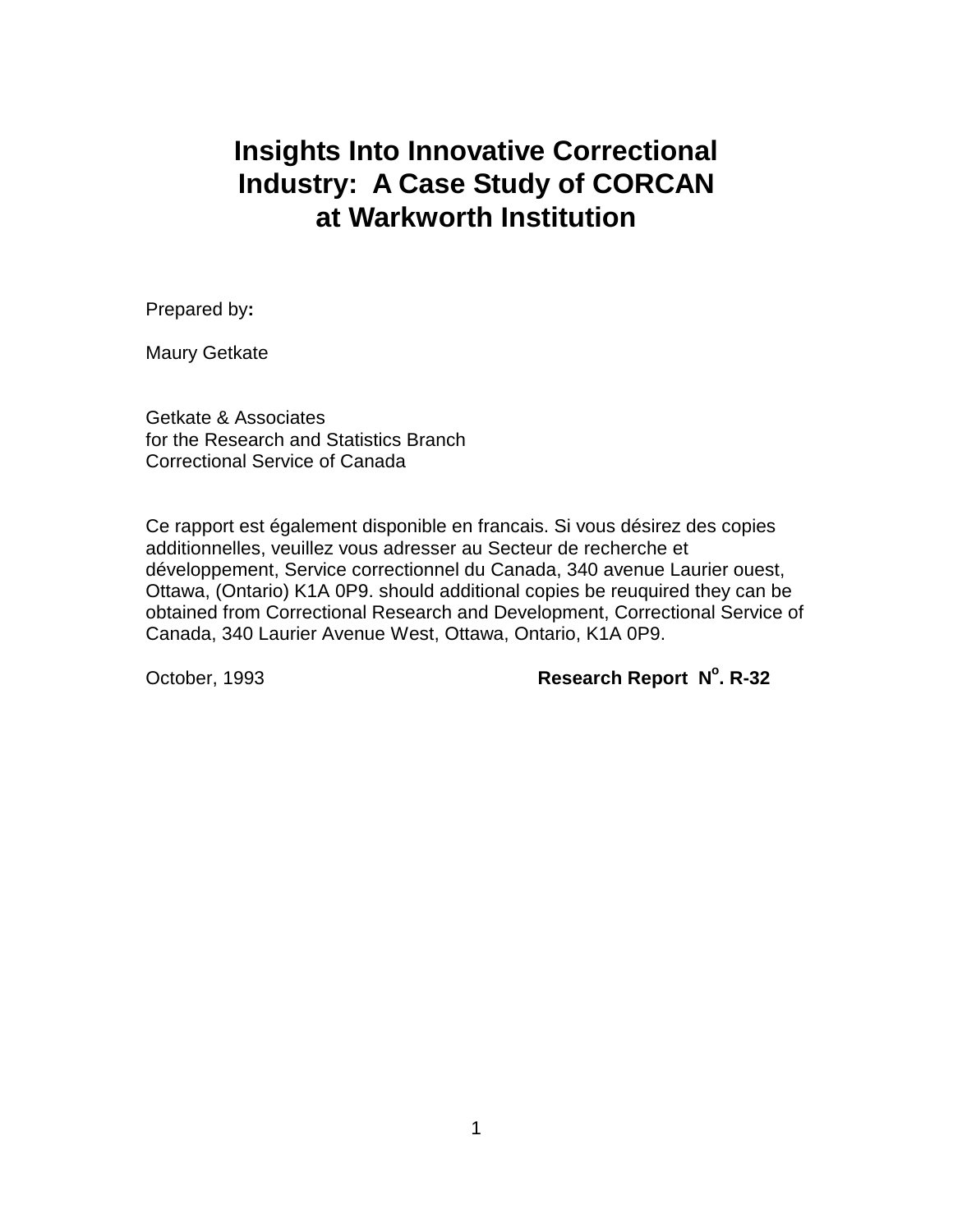# **Executive Summary**

CORCAN operations at Warkworth Institution is an example of a leading prison industry in Canada. A case study was conducted to gain insights into the distinguishing characteristics of this specific CORCAN site. An exploration of the Warkworth situation reveals that the manner in which CORCAN is integrated into the institution, the broad changes brought about by demands for product quality, and the nature of employee involvement are distinguishing features of its organizational development. The case study is discussed from the perspectives of boundary spanning, a sociotechnical view of work, and the characteristics of employee involvement. Implications for both research and operations are briefly discussed.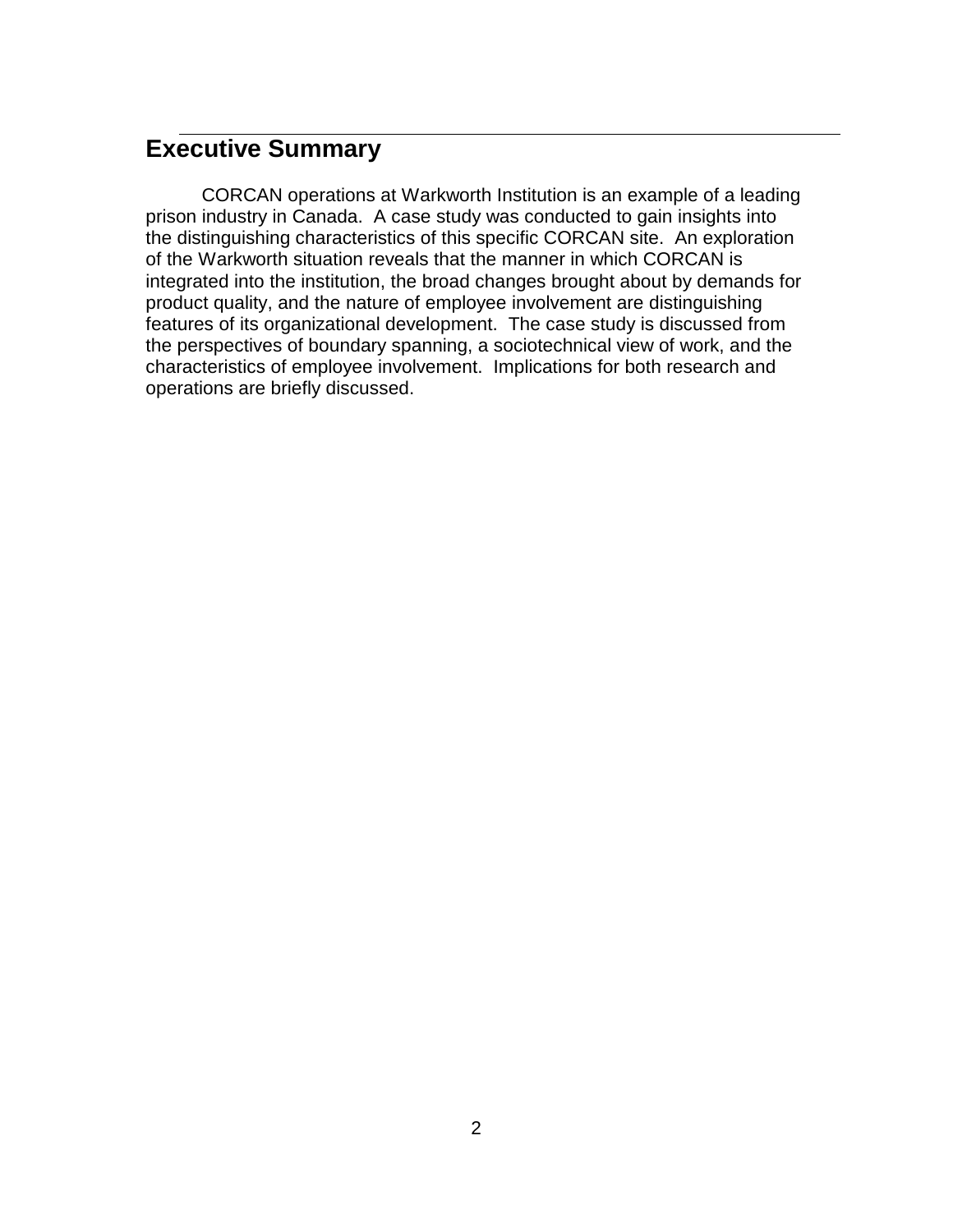# **Table of Contents**

| INSIGHTS INTO INNOVATIVE CORRECTIONAL  INDUSTRY:  A CASE<br>STUDY OF CORCAN  AT WARKWORTH INSTITUTION |              |
|-------------------------------------------------------------------------------------------------------|--------------|
|                                                                                                       |              |
| <b>Executive Summary</b>                                                                              | $\mathbf{2}$ |
| <b>Table of Contents</b>                                                                              | 3            |
| <b>Case Description</b>                                                                               | 4            |
| A. Institutional Context                                                                              | 4            |
| B. The Demand for Quality                                                                             | 6            |
| C. Employee Involvement                                                                               | 7            |
| <b>Case Discussion</b>                                                                                | 8            |
| A. Boundary Spanning                                                                                  | 9            |
| <b>B.</b> A Sociotechnical Perspective                                                                | 10           |
| C. Understanding Employee Involvement                                                                 | 12           |
| <b>Implications</b>                                                                                   | 14           |
| A. Research Implications                                                                              | 14           |
| <b>B.</b> Operational Implications                                                                    | 15           |
| <b>Endnotes</b>                                                                                       | 17           |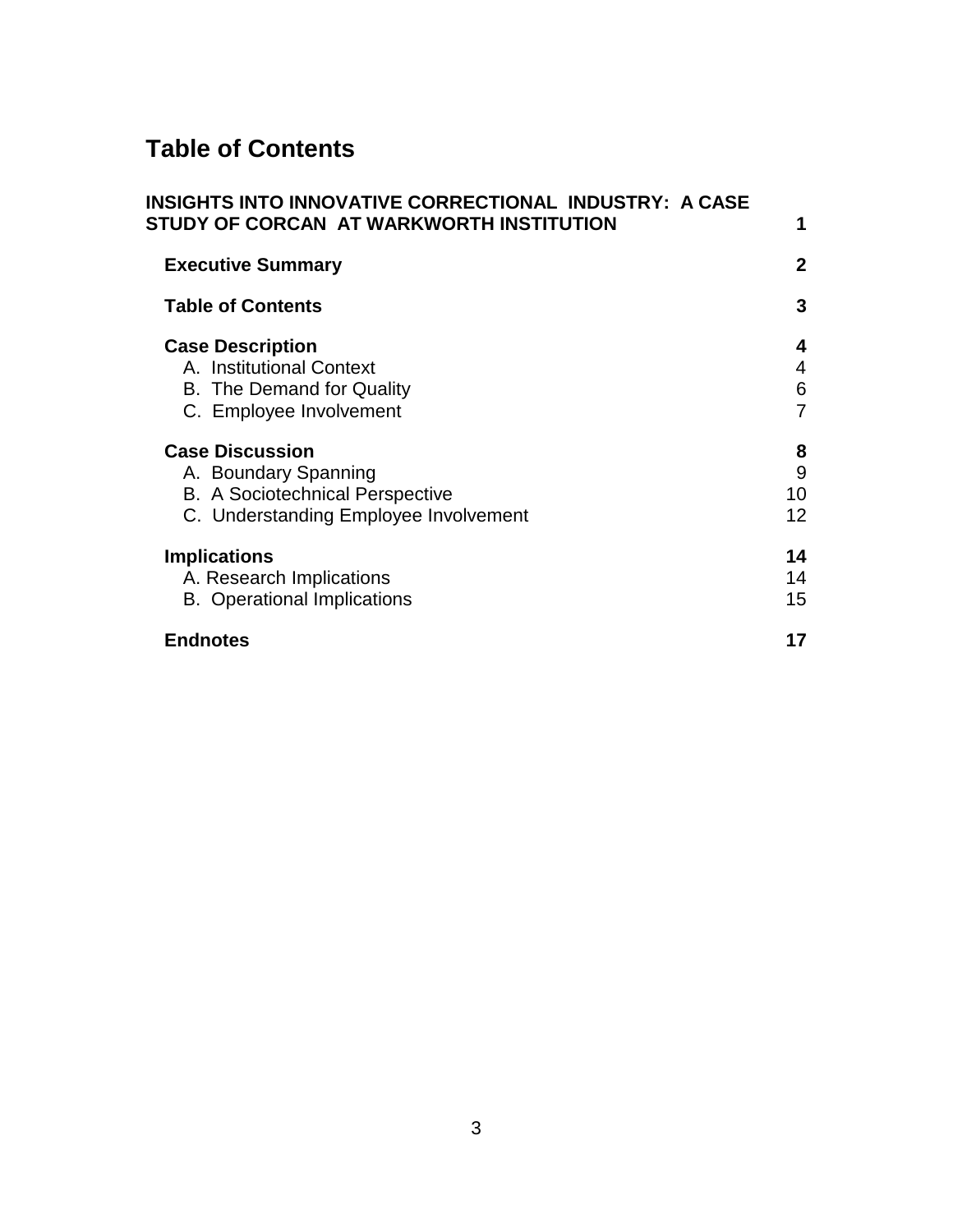## **Case Description**

## **A. Institutional Context**

Productive correctional industry has long been associated with the medium security Warkworth Institution. The CORCAN operation at Warkworth manufactures a variety of components for modular office furniture, and produced in excess of three million dollars worth of product in the 1992-93 fiscal year. Production facilities include a cabinet shop, paint shop, sheet metal shop, welding shop, and an upholstery shop. Approximately 65 inmates work in the facility - about ten percent of the prison population. CORCAN employs 15 staff in the operation. Warkworth is the most profitable of all federal correctional industries in Canada.

Inmates in the CORCAN program put in a full day of work and are only paid for the hours employed. They receive training in one of five trades areas depending on the shop they have chosen to work in, and they keep track of apprenticeship hours which may be applied against trades apprenticeship requirements. The shops are well equipped with modern machinery which is comparable to, if not better, than that typically found in the private sector.

An incentive program was implemented by CORCAN at selected institutions, including Warkworth, to encourage inmate productivity. Under the incentive plan, inmates can earn approximately three times more than they would in other activities within the institution. Predictably, CORCAN has become the activity of inmate choice at Warkworth for monetary reasons. The high inmate demand to be employed in CORCAN has resulted in a waiting period of approximately 12-18 months. Over the last year, for example, about 90% of the inmates working in CORCAN remained on the job, leaving few openings for new hires. While the average institutional stay at Warkworth is about four years, the average inmate tenure at CORCAN is also close to four years.

This low rate of turnover has created unique problems. Approximately 28% of those employed in CORCAN, for example, are serving life sentences. This required introducing a policy limiting inmates serving life sentences to five years of CORCAN employment, so as to allow more inmates to gain work experience and receive training. Similarly, ten positions within the program have recently been reserved for inmates identified as high risk/high need, as defined by serving their sentence to Warrant Expiry, who were within six months of release. This provided the inmates with a work routine that reflected societal norms, as well as provide additional financial resources upon release.

While the productivity of the CORCAN operation, and the associated incentives plan, make this a noteworthy case, CORCAN does not operate in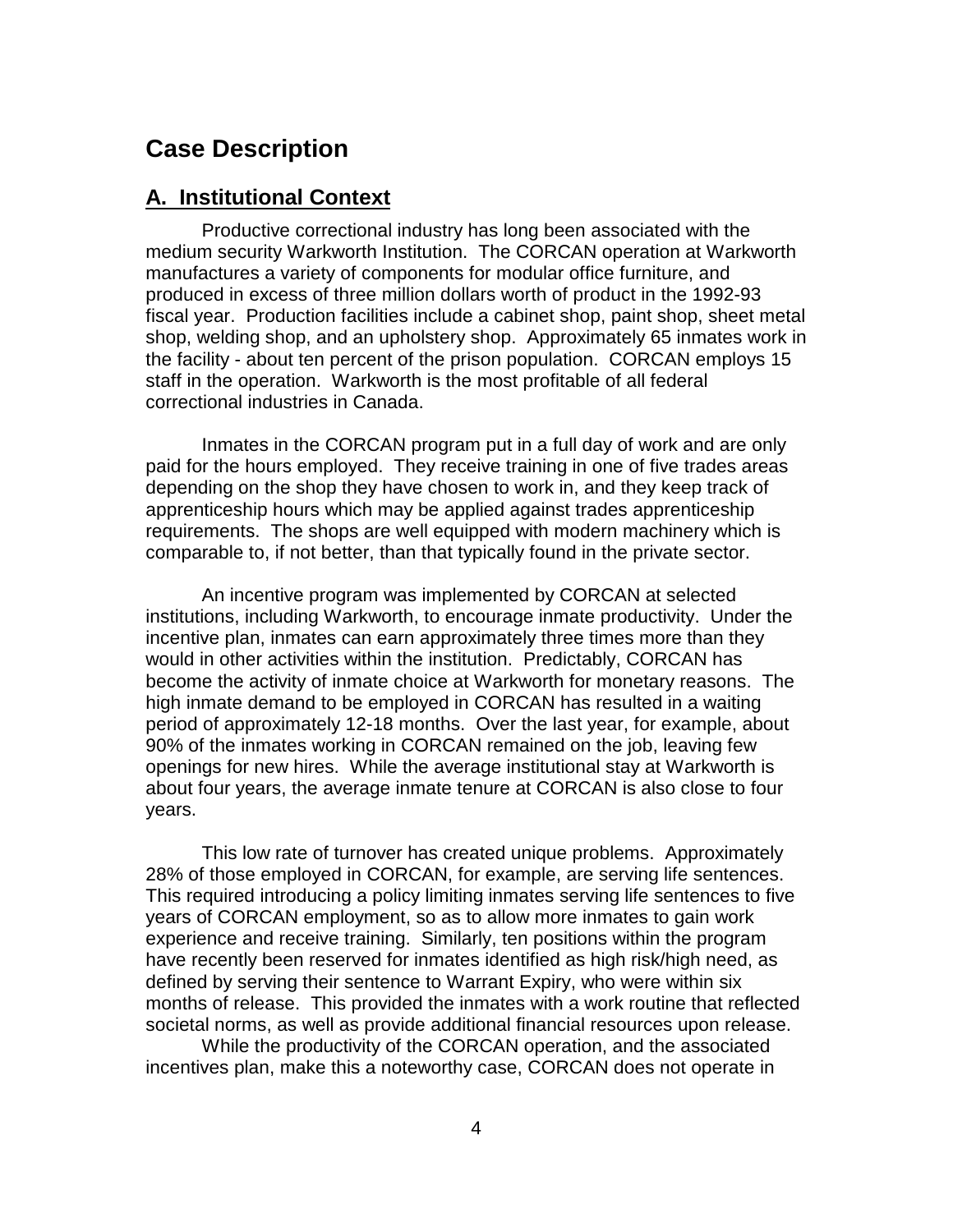isolation from the correctional institution which surrounds it. Efforts by the CORCAN Operations Manager, Paul Urmson, over the last few years has been directed to fostering stronger ties between CORCAN and other aspects of the Institution. The openness to strengthen these linkages has been aided by three factors. First, the emphasis of the CSC Correctional Strategies emphasizes the added value provided by programs, including work in correctional industry.<sup>1</sup> Second, institutions are unique in ways often attributable to the Warden who administers the prison. The receptiveness of both Wardens George Downing and Mike Provan to ideas encouraged the Operation Manager to introduce proposals for consideration. Third, CORCAN was mandated as a Special Operating Agency (SOA) to provide both correctional programming and commercial products. Initiatives that link CORCAN to the institution are therefore within the Operations Manager's responsibility. The combination of these factors provided a supportive context to CORCAN becoming more integrated into correctional processes and management at Warkworth.

A prime example of this approach was the initiative to have two CORCAN instructors trained to deliver a cognitive-behaviourally based skill development program - Cognitive Living Skills. The trained instructors rotate from their CORCAN positions to participate in the Living Skills program, with one of these positions funded on a continuing basis by CORCAN. Functioning as a Living Skills Coach has provided CORCAN staff with the opportunity to gain experience, insight, and an appreciation of correctional programming within the institution. In addition, it has allowed other correction staff to appreciate that CORCAN's involvement in the correctional process is more than simply providing inmates with work.

A second example of the involvement of CORCAN in the correctional process was the linkages developed between CORCAN operations and the Case Management process. Instructors spend considerable time interacting with inmates on a day-to-day basis, and come to know them well over time. The Case Manager, however, may not be fully aware of each inmate's performance at work. In an effort to provide Case managers with feedback on the work performance of offenders, CORCAN staff designed an Inmate Activities Form which includes ratings of work performance such as punctuality, work attitudes and behaviours, and ability to work without supervision and get along with others. Each instructor completes a report on each inmate working in his shop once a month. Copies are issued to the inmate and the Case Manager, with copies kept for CORCAN records. This provides the Case Manager with an ongoing record of the inmates work performance, and strengthens the ties between the CORCAN program and the Case Management process.

A third means of deepening CORCAN's involvement with the rest of the Institution was to expand the roles and experiences of the Operations Manager.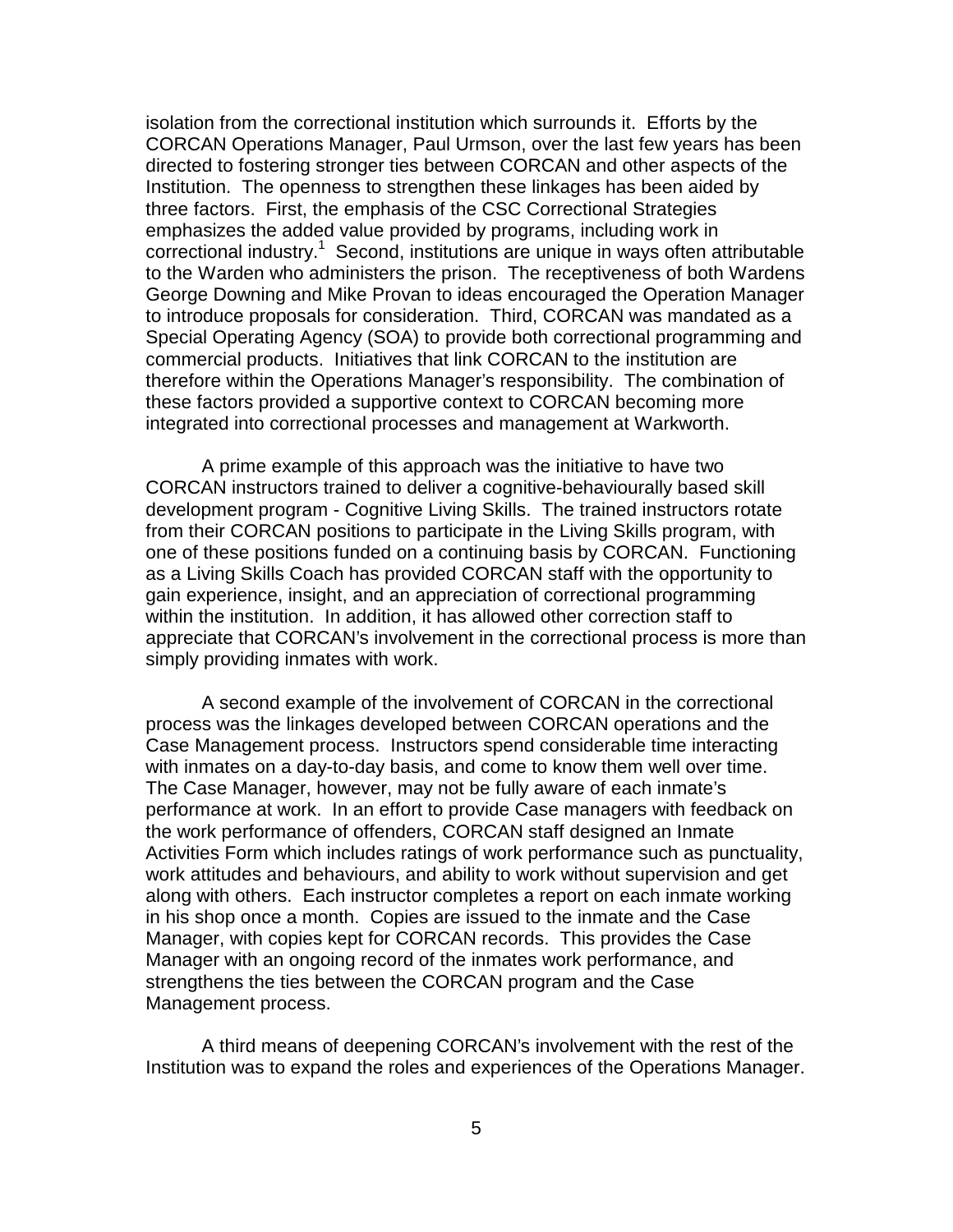Several examples illustrate this approach. Upon coming to CORCAN operations at the Institution, for example, the Operations Manager volunteered to become a duty officer at the prison. This provided him with an opportunity to become more involved in institutional management. Similar efforts in other management areas resulted in active participation in assorted committees and meetings. By the fall of 1993 the CORCAN Operations Manager was involved in several activities, including morning briefings, Institutional Management Committee, Facilities Planning Committee, and Case Management Linkages Committee, to name a few. In addition, the Operations Manager acted as a Unit Manager for eight weeks in the spring of 1993, thereby gaining valuable firsthand experience and insights into correctional programming and management.

## **B. The Demand for Quality**

The mandate of the CORCAN program is to help offenders "develop good work habits and skills through the production of saleable goods in a structured work environment comparable to the private sector."<sup>2</sup> The private sector, however, is a dynamic environment subject to many demands. The worldwide demand for quality has had a profound impact on the private sector, as evidenced, for example, by the widespread adoption of quality management systems by major corporations.

The demand for quality has had a strong impact on CORCAN operations at Warkworth. In the fall of 1990 the Department of Supply and Services indicated that suppliers of office furniture must in future be certified to one of two quality standards, ISO 9002 or OASIS, in order to continue to supply furniture to the federal government. The ISO 9002 International Standard for Quality Assurance specifies standards in relation to the manufacturing process. In contrast, the Office Automation Systems and Information Services standard (OASIS) sets quality standards for office products. Office furniture is a major portion of the commercial products marketed by CORCAN. As a leading correctional industry producer, the Warkworth facility had to implement a quality control system to meet established standards and maintain levels of production. Consequently, the work environment at Warkworth was faced with quality demands resembling that found in the private sector.

In response, the inmates, staff, and management engaged in the demanding task of designing, documenting, and implementing a quality control system to meet ISO 9002 standards. There was some initial resistance by staff to the need to introduce a quality system, since the Warkworth manufacturing facility already had a good production reputation. This resistance faded, however, once the full implications of the quality demand as realized, and everyone became increasingly involved in the quality implementation process. Numerous meetings with staff and inmates, some including representatives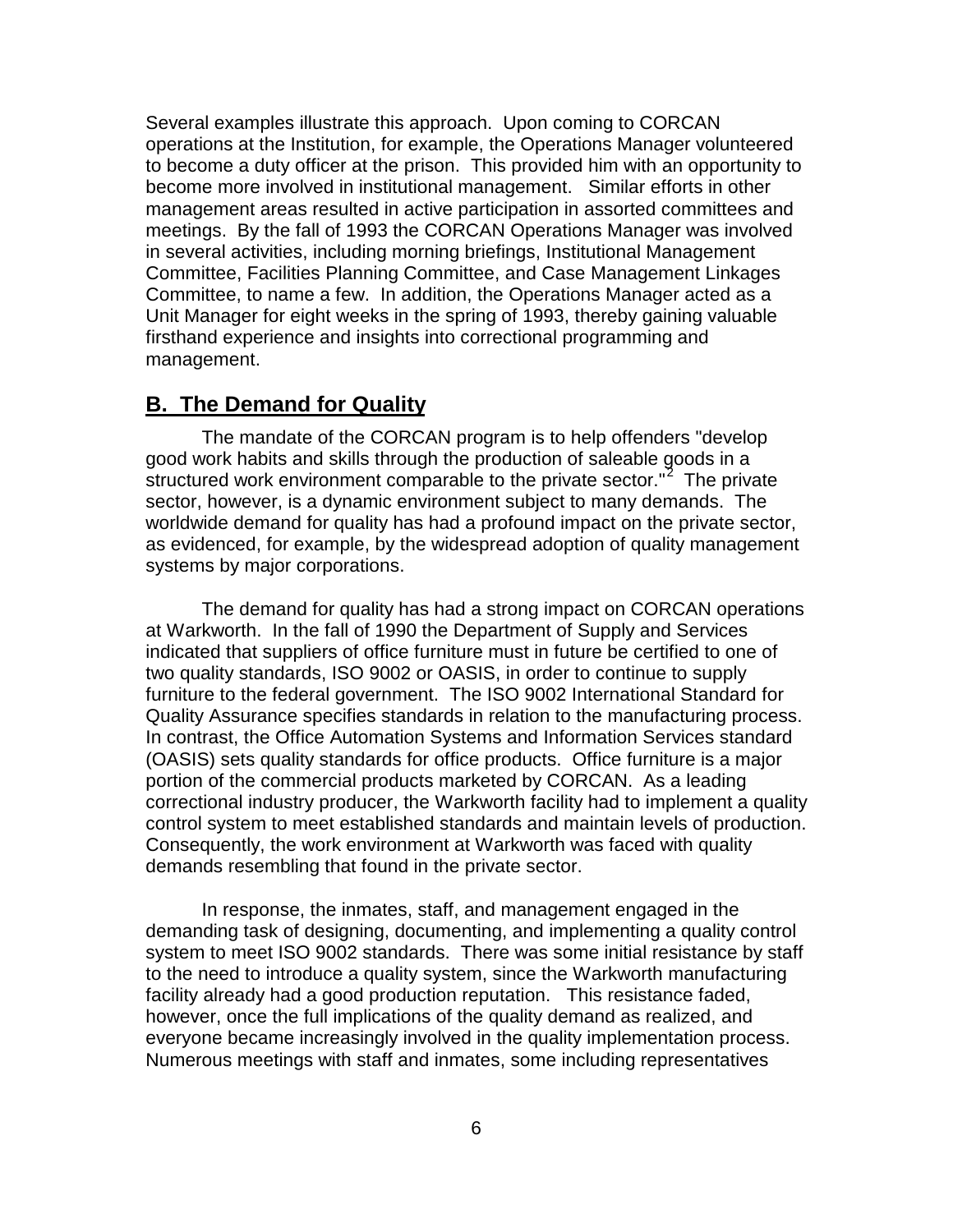from CORCAN head office, were undertaken to understand and develop the quality process to meet ISO 9002 standards. Extensive documentation was developed in-house. Process sheets, for example, were developed which documented the procedure used at each stage of production. Furthermore, the process sheets were developed at the shopfloor level, and could only be changed with authorization of the shop supervisor<sup>3</sup>.

The ISO 9002 quality standards required major changes to the work process in addition to requiring exacting standards. A key change is that each inmate became directly responsible for the work they produced. Each inmate checks the accuracy of products manufactured, certifying that it meets quality standards by signing it off, before it is passed on to the next step of the production process. Inmates also stop production when tolerance levels are exceeded, and identify problems effecting the production process.

Quality accreditation was granted in May, 1991 and was celebrated with a lunch for all in the facility. Unfortunately, due to a mix-up in the application process, accreditation was granted for OASIS rather than ISO 9002 standards. In effect, Warkworth had inadvertently used an approach which focused on the quality of the manufacturing process to get product quality accreditation. The Warkworth operation has since been audited three times by the Canadian Government Standards Board and found acceptable. An application for ISO 9002 accreditation is currently underway and is expected shortly. Consequently, it is expected that Warkworth will have both ISO 9002 and OASIS certification in the near future.

#### **C. Employee Involvement**

The changes in the work process due to the demand for quality have facilitated changes in the nature of work involvement by nearly everyone in the CORCAN operation at the Institution. This can be seen, for example, in the management style used by the Operations Manager. While the Operations Manager was already predisposed to a more participative management style, the changes brought about by the implementation of a quality control system helped make this style more effective.

The interaction between the Operations Manager and shop instructors and inmates is illustrative of this participative approach. Whereas previously instructors received instructions from the Operations Manager on how to meet production demands, they now predominantly make the necessary operational decisions themselves, since they are considered to be the most knowledgeable about the production process in their own shops. The Operations Manager often tours the shop to be accessible to instructors and inmates alike for consultation and advice on matters as they arise, to answer questions, or to hear suggestions and complaints. In addition, the Operations Manager keeps all employees fully informed. Communication usually occurs informally, and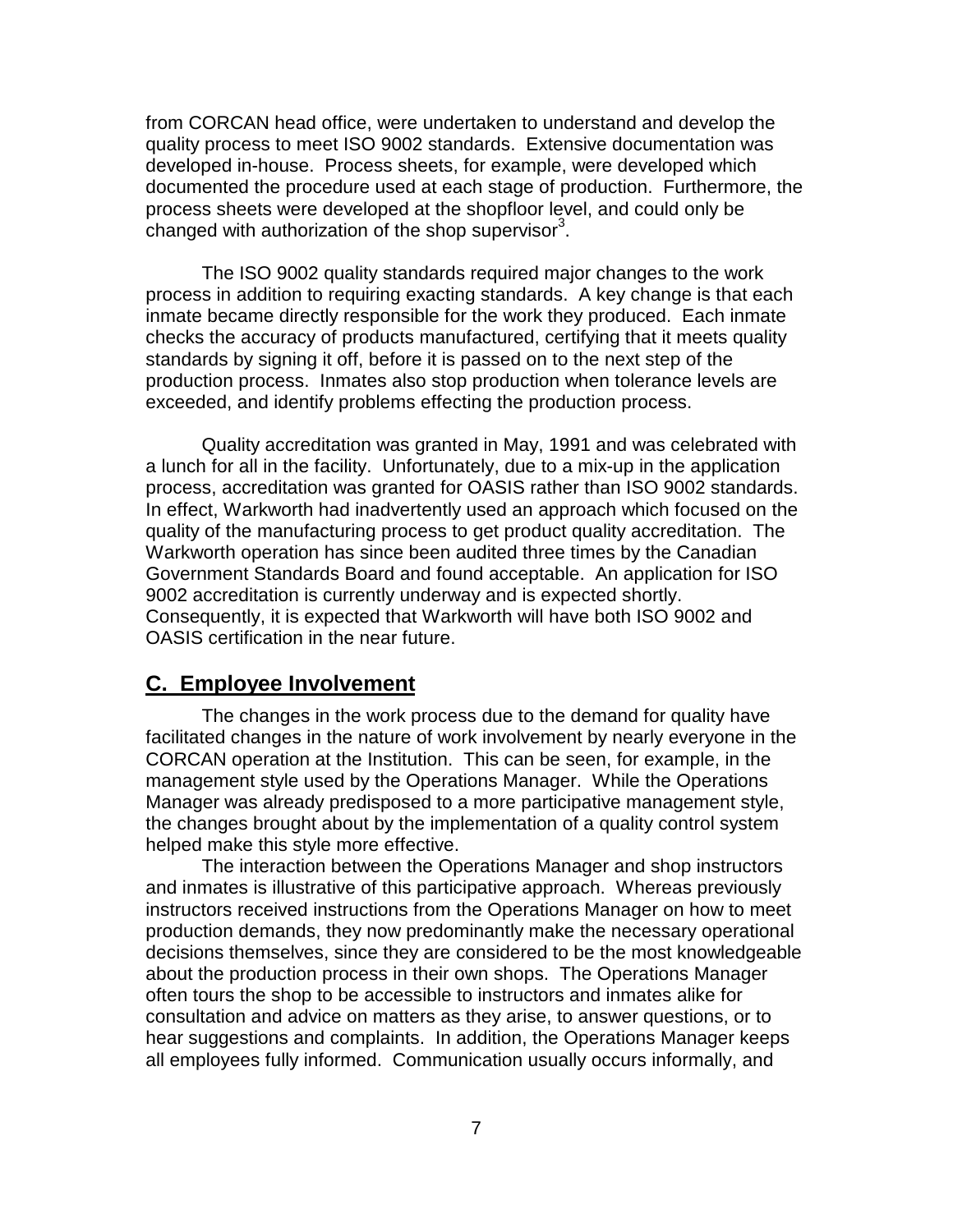both staff and inmates have full access to production and financial information as they wish. Consequently, the main managerial activity has become one of enabling others, rather than the more traditional form of managing.

The nature of the instructor's work involvement has also changed. Previously, instructors had direct control over the work performed by an inmate. With the introduction of a quality control system, the direct responsibility for the work now rests with the inmate. At first instructors were somewhat reluctant to relinquish control and responsibility for production to inmates, since inmates varied in the degree of job competence held. This was remedied by designing a skills development route for each shop so inmates could sequentially develop the competencies required for each work position.

Instructors are also more involved in the development of inmate work attitudes than they were previously. Developing positive work attitudes in inmates requires instructors to be fair, honest, and firm. Inmates are treated the same as staff, and each shop is considered more like a business unit. The combination of an inmate incentive plan and the quality process has placed an emphasis on production. In turn, there has been an increased emphasis on teamwork and positive work values. Negative attitudes and an unwillingness to be a team player can have a detrimental impact on quality and production, thereby effecting each member of a shop. The instructor's role, therefore, includes serving as a coach to the work team. Consequently, the instructor has become more involved in the development of inmates as team members. A reoccurring example is the way that production errors are handled by instructors. Production errors may be due to equipment, materials, or mistakes. Production errors, however, tend to be taken quite personally by inmates. Inmates often react to errors as events where 'blame' is going to be assigned. The instructor has to continually emphasize that the focus is on finding and solving the problem, rather than blaming someone. This helps inmates reframe errors as corrections to be made to the work for which they are responsible as a member of the shop, rather than events for which they are personally to blame.

Inmates have become more involved in work at Warkworth due to the changes which have occurred. The production emphasis provides a unifying goal for both staff and inmates. This has helped reduce the 'us-them' distinction that inmates often feel in other areas of the Institution. The work, with quality standards, production deadlines, incentives, and normal employee interactions, is also seen to closely mirror the reality of work in the private sector. So much so, that for many inmates at Warkworth work can become completely involving. As concisely stated by one inmate, "I'm not in jail when I'm at work."

## **Case Discussion**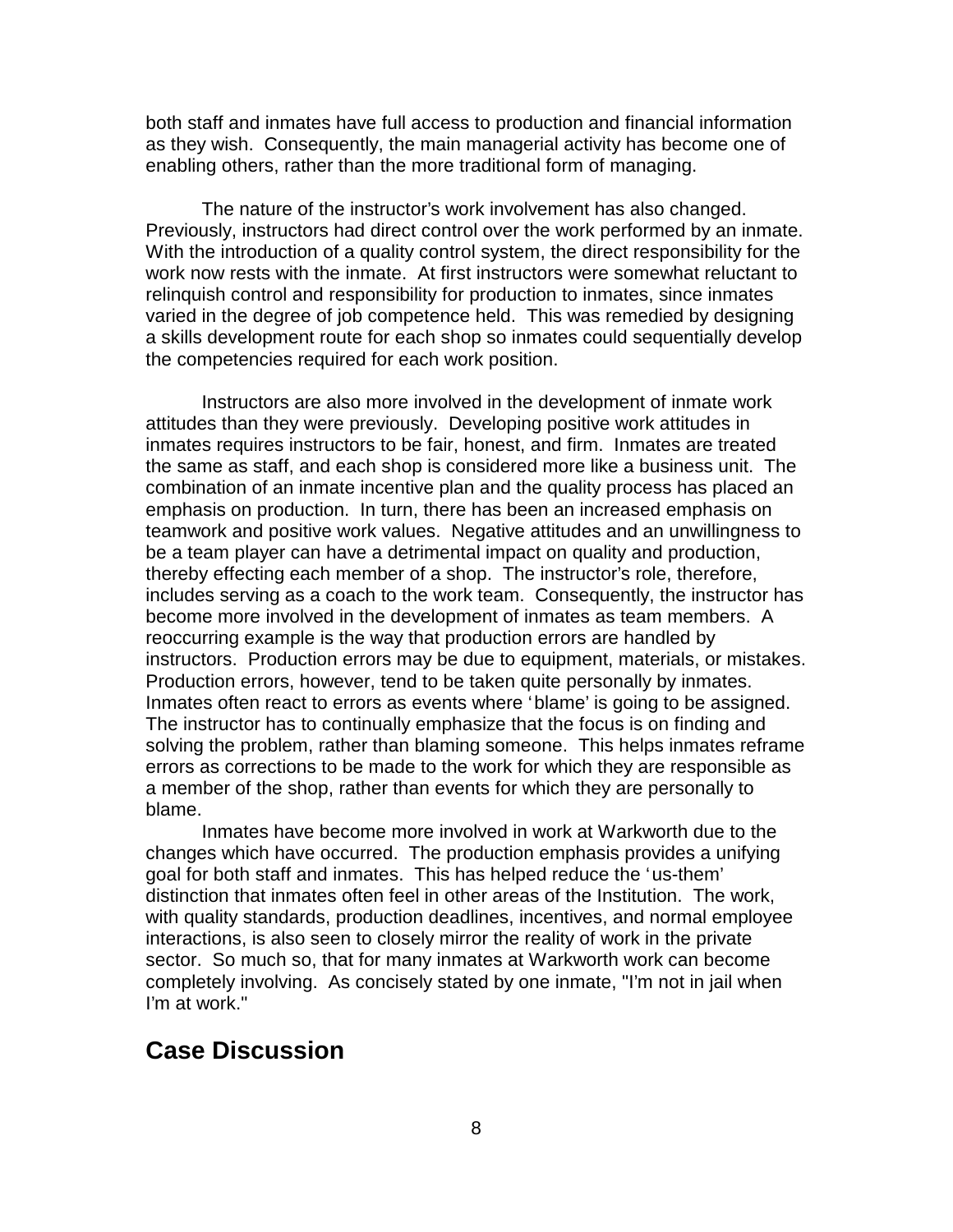The description of the organizational context, demands, and employee participation in the industrial operations at Warkworth provides ample information relating to a wide range of issues. In reviewing the case description, three interrelated perspectives emerged which provide insight into how correctional industry has evolved at Warkworth. In the sections that follow the strategy of boundary spanning, the sociotechnical view of work, and the characteristics of employee involvement are briefly presented.

#### **A. Boundary Spanning**

The efforts of the Operations Manager to become more involved in various aspects of the Institution provides several insights into how the CORCAN operation adapted its relationship to the organizational context within which it operates. Correctional industry has been traditionally seen as fulfilling a specific function within the institutional hierarchy, namely, that of providing work experience and skills development for inmates. This view reflects traditional views of hierarchical organizations where the boundaries of each unit are relatively well defined, and the function of each unit is straightforward, standardized, and specialized.<sup>4</sup> However, as the nature of organizations becomes more complex, and units become more interdependent, there is an increasing need to become more integrated and coordinated, to span boundaries, in order to achieve organizational objectives. The move from boundary definition to boundary spanning, therefore, increasingly becomes the means of realizing organizational goals.<sup>5</sup>

The efforts made to have CORCAN increasingly involved in Warkworth Institution activities are an example of the boundary spanning approach. These efforts are reflective of the general move towards more integration in the Correctional Service itself. The Correctional Strategies, for example, supports an integrated approach of meeting offender needs. Similarly, CORCAN as an SOA recognizes the importance of integration, and is committed to the development of interlinkages between CORCAN and Correctional Services.<sup>6</sup>

The integration efforts undertaken by CORCAN at Warkworth are of two types. The first of these is centred on the interlinkage of process. Linking inmate work performance records to the Case Management process is a good example of spanning the boundaries between correctional industry and Case Management practice. Similarly, having instructors serve as Cognitive Skills Coaches is an example of expanding the participation of CORCAN in the correctional process. These process linkages established at Warkworth are illustrative of the potential prison industry has for becoming more involved in the correctional process.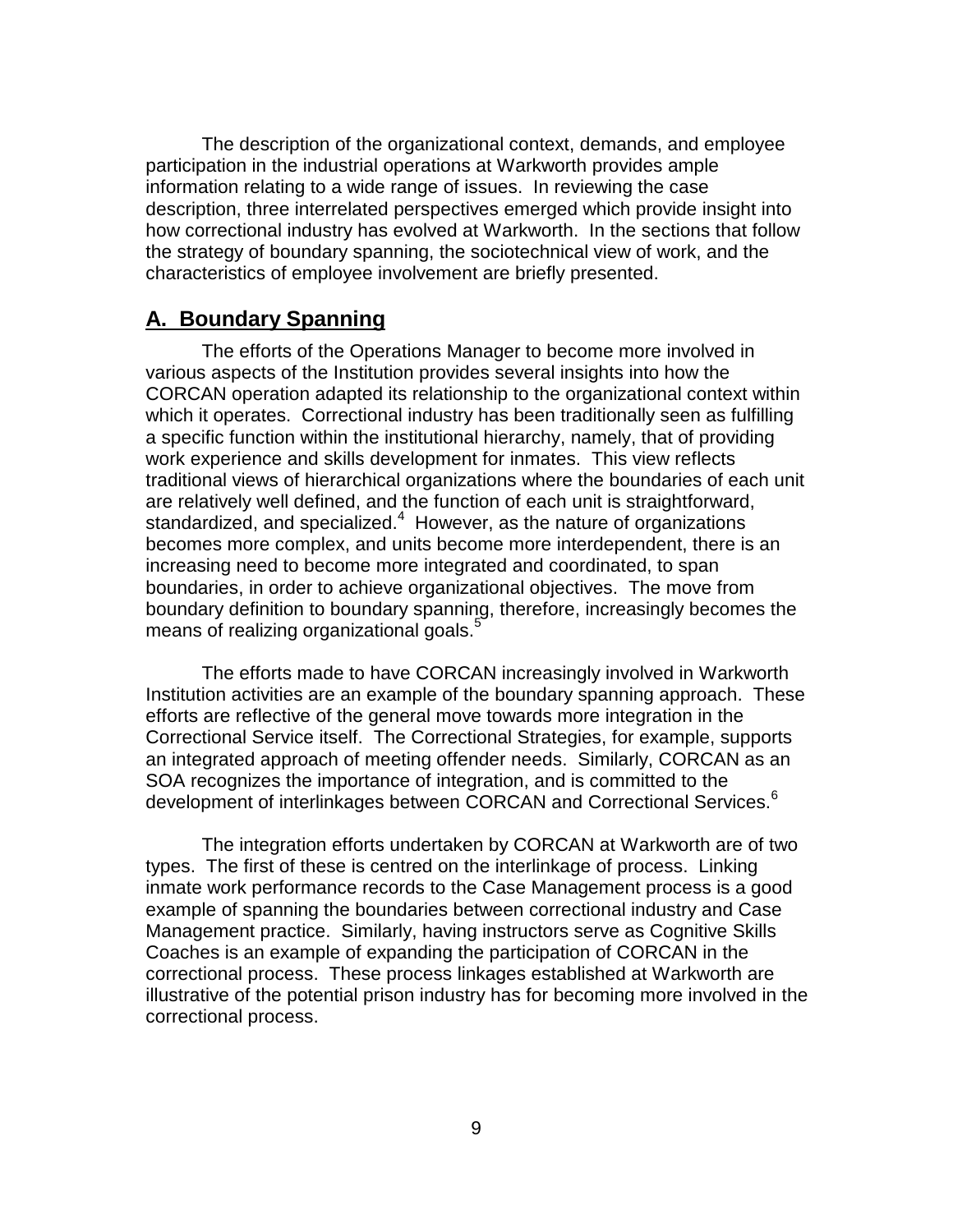This case study also highlights the role of a second type of organizational integration - that of position interlinkage. The Operations Manager at Warkworth made significant efforts to become more involved in Institutional management. As a result, he served in positions related to Institutional operations, in addition to his position as the head of CORCAN operations. In a sense, this form of integration might be seen as an effective strategy for managing the organizational intersection between CORCAN and the Institution. Such position interlinkage provides increased access to information, additional channels for communication, and assists both organizations in coordinating their actions.<sup>7</sup> In turn, of course, such position interlinkages can further facilitate correctional process integration efforts. In short, boundary spanning efforts which focused on both processes and positions in this situation appeared to be an effective strategy for organizational integration.

#### **B. A Sociotechnical Perspective**

The implementation of a quality control system at Warkworth reveals striking similarities to the principles of sociotechnical theory in the organizational literature.<sup>8</sup> The central concept of sociotechnical theory is that any organization consists of both a technological system and a social system, and that both systems interact and influence each other. The technological system consists of machinery, tools, methods, production processes, and related technical matters. The social system encompasses such aspects as organizational structure, roles, employees and jobs. Each system has its own goals, yet both systems are intertwined. Any changes to one system are often related to changes in the other system.

A sociotechnical perspective of the correctional industry at Warkworth reveals the manner by which these two systems mirror the performance objectives of CORCAN - correctional and commercial. The social system is the domain that relates to the correctional objectives of meeting inmates needs for work experience and skills. Positive work attitudes and values, for example, are indicators of an effective social system. Similarly, the technological system is representative of the area concerning commercial production. Traditional measures of quality and production, of course, are indicative of the performance of the technological system. The challenge facing CORCAN to meet both correctional and commercial objectives at Warkworth bears a strong correspondence to the sociotechnical principle of balancing the dynamics of both systems to reach an overall optimization.

The driving force for change at Warkworth was the demand for quality. In response, extensive changes were made to the work process so that product quality could be monitored and maintained to high standards. The emphasis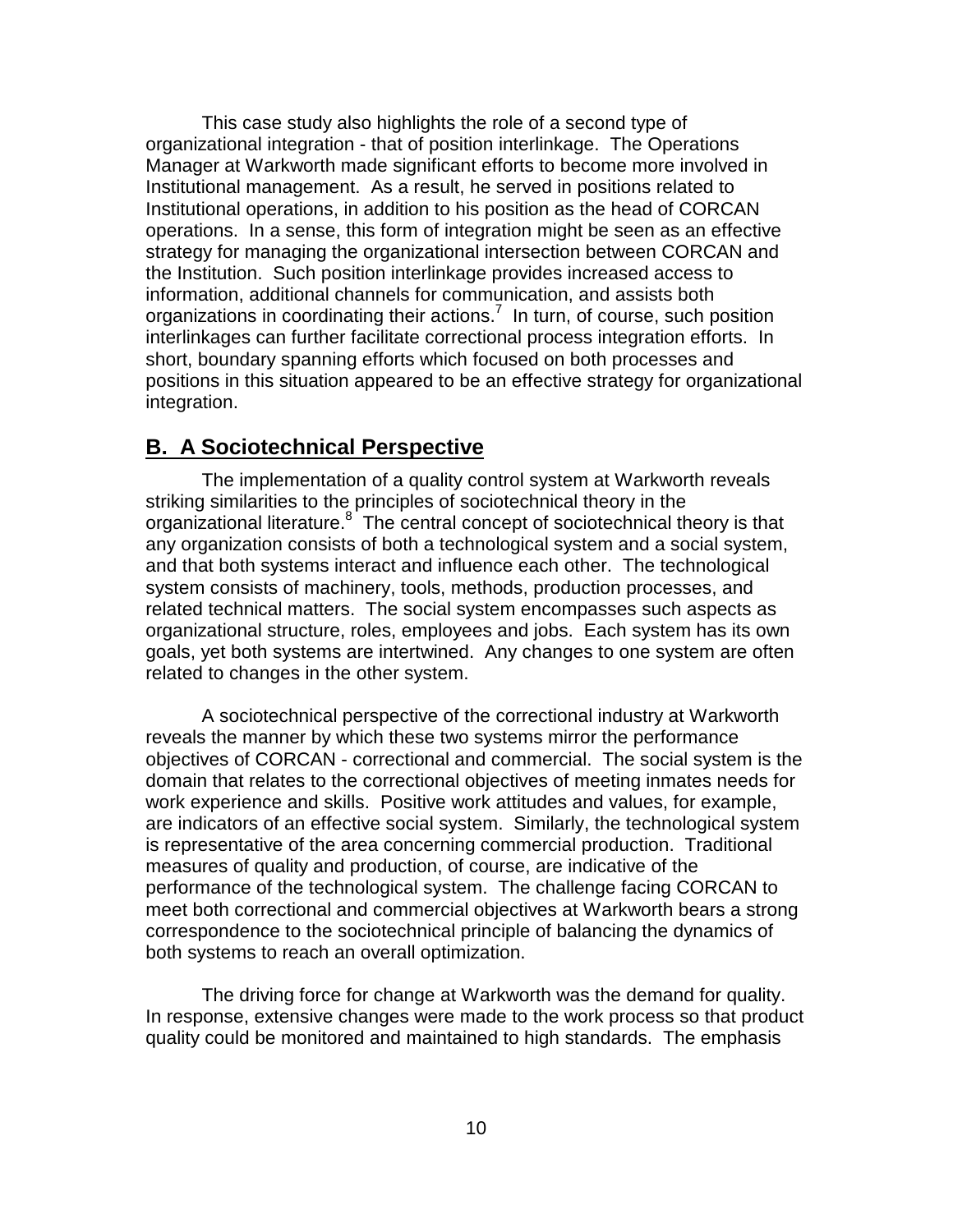on obtaining quality standards accreditation reflects a primary focus on one system, namely, the technological system.

What is of particular interest in this case is the relationship between changes which occurred in the technological system with those that developed in the social system. For the most part, positive results associated with establishing a quality control system had positive effects on the social systems, particularly in regards to employee involvement.<sup>9</sup> Inmates, for example, were given more responsibility and authority in their jobs. The increased emphasis on production also served as a common goal for both staff and inmates, and so had a unifying effect. Instructors were encouraged to be more responsible for the operations in their shop than previously. In addition, the changes to the work process encouraged the use of participative leadership styles by management.

While some of these changes might have been anticipated, some were not. Each shop is now more suggestive of a work team setting, with instructors expected to serve more as team leaders or coaches than they had previously. This has created some ambiguity for instructors as to the nature and extent of their role under the revised technological system. Clarifying the changed roles and expectations of instructors may require some careful attention to the social systems aspect of the CORCAN operation. A sociotechnical perspective, therefore, helps explain how the implementation of a quality control system had a positive effect on employees, while also highlighting the increasing need to attend to the social system directly.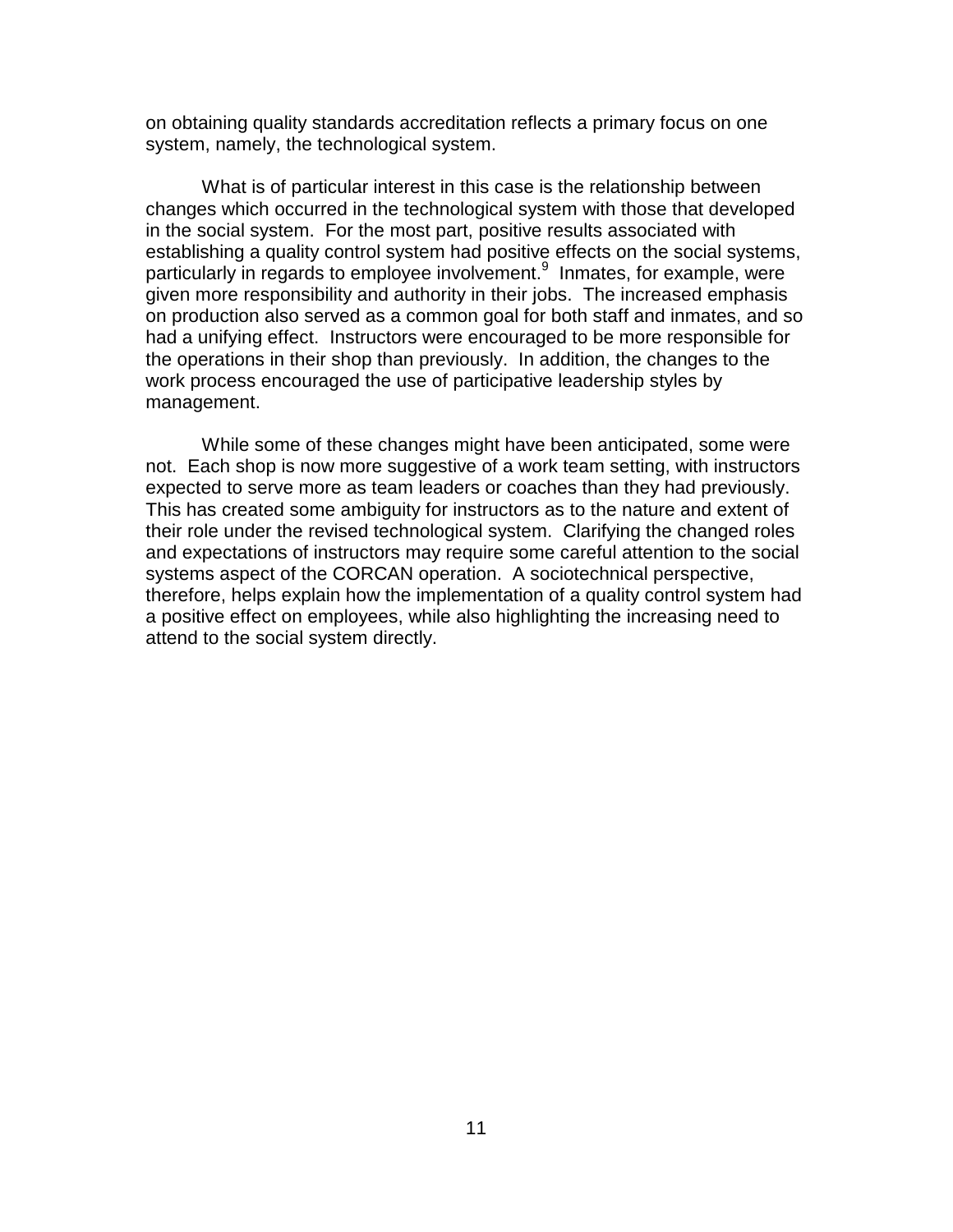### **C. Understanding Employee Involvement**

A reoccurring theme at Warkworth is the increase in involvement and participation by both staff and inmates. For the most part this has developed rather informally, rather than being attributable to any specific approach or method of increasing employee involvement. Determining how these changes have come about, however, requires defining the key characteristics of employee involvement. Research over the years in leading organizations which are participatively managed has revealed four characteristics of organizations which can be used to understand employee involvement.<sup>10</sup> These characteristics provide a framework by which to understand the changes in employee involvement that have occurred at Warkworth.

The first characteristic of employee involvement is power and decision making. There is often the impression that employee involvement means that decisions require the complete participation or consensus of all involved. In fact, decision-making styles may range on a continuum from top down autocratic approaches on through to complete delegation of the decision to employees. In addition, the level of decision-making may vary from day-to-day operation matters on up to high level strategic decisions.

The key change at Warkworth on this characteristic is the use and emphasis placed by the Operations Manager on a consultative approach to decision-making in day-to-day operations. In effect, the management by walking around practiced by the Operations Manager was oriented towards consultative decision-making. Employees can input their views on matters requiring a decision, and the decision is handled by the Operations Manager, or the employees, as seen appropriate. The result of this approach is the repeated involvement of staff and inmates in the necessary decisions of everyday work.

The second characteristic of employee involvement is information. Considerable information is necessary for employee involvement, since without it participation and involvement become severely constrained. For employee involvement to be effective, however, certain kinds of information have to flow downward in the organization.

Employees at Warkworth have open access to production and financial information. The size of the operation allows such information to be distributed primarily through informal means, and employees often receive such information directly from the Operations Manager. This information is especially relevant to inmates since it provides the necessary details to put the incentive plan in context. In addition, the open book approach to production and financial information has the benefit of enhancing inmates perceptions of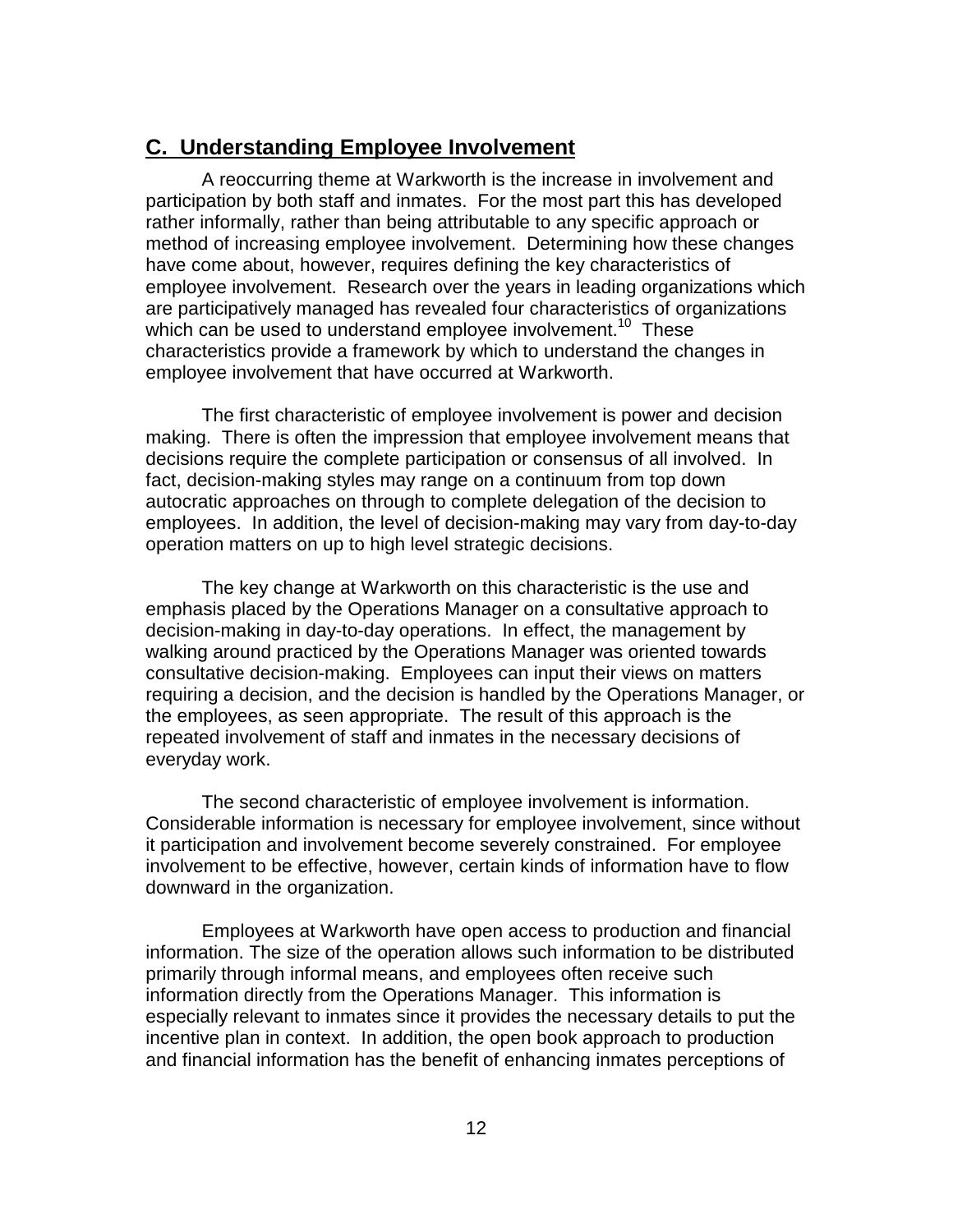CORCAN credibility and honesty. Another kind of information, namely employee ideas and suggestions, also tends to be handled informally. In many ways, however, the downward and upward flow of information is primarily a result of the way the interactions between management, inmates, and staff have developed over the last few years, rather than due to specific attention being paid to the way information is distributed.

The third characteristic of employee involvement is rewards. Sharing the gains achieved by an organization is an important part of employee involvement. Basing rewards on organizational performance has the important effect of aligning employee interests with organizational goals, as well as rewarding employees for their involvement and participation.<sup>1</sup>

Without a doubt, the greatest motivator of work involvement at Warkworth has been the CORCAN incentive plan. Whereas other forms of involvement are essentially intangible, a profit sharing approach to distributing rewards is especially concrete and meaningful. The incentive plan emphasizes inmate involvement and participation in the beginning stages of their work experience. It was interesting to note that for some inmates the internal rewards of work also become an additional motivating influence. That is, external rewards initially encouraged work involvement, but over the course of time the intrinsic rewards of work, such as feelings of accomplishment and selfconfidence, also increased as a result of work involvement.

The last characteristic of employee involvement is knowledge and skills. An increase in employee involvement usually requires an increase in training. Such training focuses on technical or business aspects of the job, or attends to the more people centred needs of the organization. The latter focus tends to include training in interpersonal skills, leadership skills, or team work and problem-solving.

The training at Warkworth has concentrated primarily on increasing staff and inmate knowledge about the quality control system that was being implemented. This focus reflects the distinctions made previously between technological systems and social systems. The increasing levels of employee involvement by both staff and inmates, however, can be expected to make the need for training in people skills more pronounced.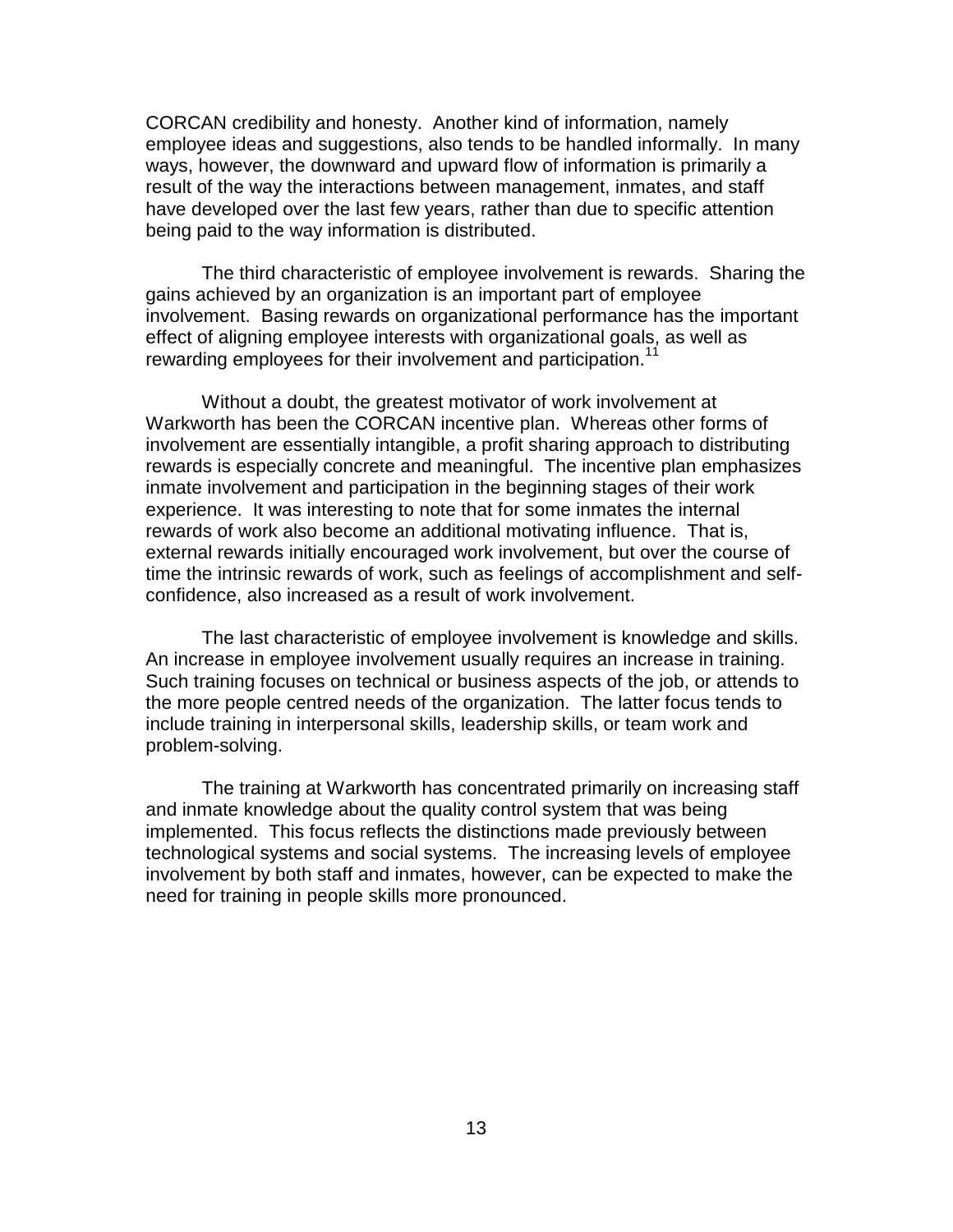## **Implications**

A review of the Warkworth case study reveals several implications for both research and practice. A sampling of issues to consider are briefly presented in the following sections.

## **A. Research Implications**

Prison industry has not been known as a hotbed of correctional research. What research there is appears to focus on inmate outcomes, such as recidivism and employment, resulting from inmates having worked in correctional industry. This case study suggests there is considerable merit in also examining the experience of work, rather than just the results of having worked. The following proposals outline some possible new directions in prison industry research.

The importance of instructor characteristics to the instructor-inmate work relationship is accentuated in this case study. The increased emphasis on coaching inmates suggests that the leadership role adopted by an instructor can have a positive effect. Little is known, however, about the impact of leadership styles on inmates. Upon close examination, the coaching, advising and trusting leader styles used by some Warkworth instructors appears similar to what has been termed transformational leadership. In what may be the only leadership study done with inmates in prison industry, it was found that supervisors who adopted a transformational leadership style were associated with increased productivity and inmate respect in minimum, medium, and maximum security prisons.<sup>12</sup> Further research in this area could usefully extend these findings.

A second area that shows research promise is the measurement of concepts not traditionally explored in correctional industry research. In examining the nature of the response inmates had to the positive changes that occurred at Warkworth, there appeared to be a common theme. Specifically, terms such as fair, open, honest, and trust were mentioned more often than might be expected. These terms suggest additional concepts that might be investigated in prison industry settings. The concept of fairness might be examined from an organizational justice perspective.<sup>13</sup> Inmates' participation in decision-making, for example, may influence their perception of fairness and attribution of trust. These and similar issues involving credibility and integrity may provide rewarding new avenues for correctional industry research.

Lastly, the situation at Warkworth highlights the work group as a unit of analysis to consider in future research. Correctional research has tended to focus on the individual inmate as the unit of analysis. In contrast, the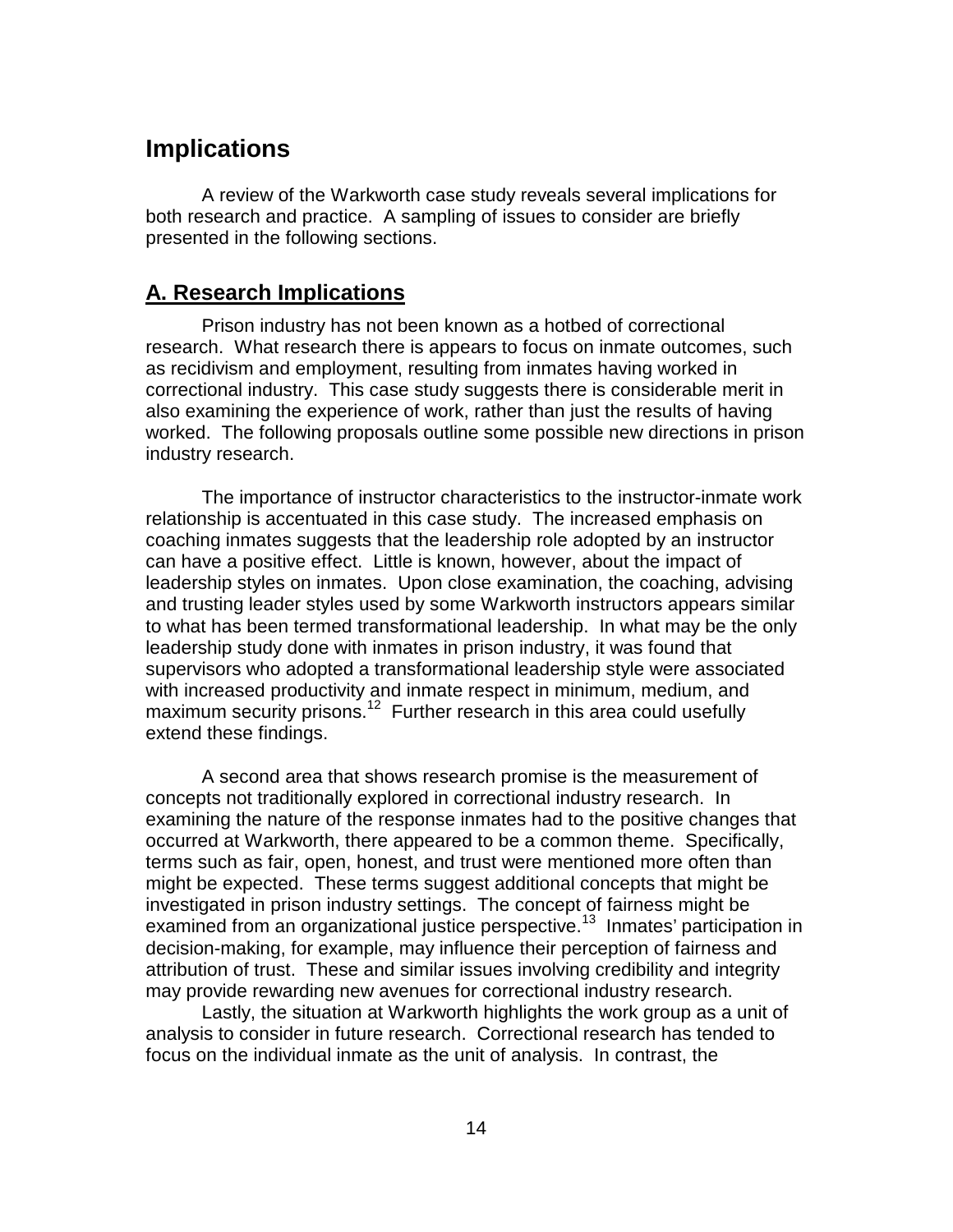individuals within each shop form a work group which appears to have a natural cohesiveness worthy of consideration in future research. The nature of the work process, the interdependence due to the quality control system, and the increase in a team-oriented approach all support the distinctiveness of each shop. Simply put, inmates usually experience work in a group, and the changes at Warkworth appear to have increased group influences. A group perspective in future research, such as teamwork or organizational climate for example, appears to be a promising line of inquiry.

#### **B. Operational Implications**

The insights gathered from examining the nature of CORCAN operations at Warkworth suggest a wide variety of operational ideas for consideration, the extent of which can not all be discussed here. The following three suggestions, however, outline some areas where the insights gained from Warkworth are interpreted in operational terms.

The Warkworth case underscores the importance of leadership styles in conjunction with the move towards quality control systems. This case study, however, should definitely not be taken as a prescription for the use of a specific leadership style. Rather, the case suggests that the leadership style of managers and instructors becomes more important the more employee involved the correctional industry becomes. At an operational level, this implies that as changes of a similar nature occur in other prison industry settings, leadership skills will increasingly need to be addressed. This may require leadership training for staff, or possibly including leadership skills as a criteria in the selection of staff in the future.

The sociotechnical perspective of the Warkworth situation also reveals the increasing importance of the social system within an organization, especially in times of change. How the social system is doing, however, is usually not really known. That is, there are no indicators, other than informal perceptions, which can be used to understand or make adjustments to the social system. Some type of feedback mechanism, whether it be work attitude surveys, a suggestion system, or structured team meetings for example, would provide a gauge of how employees see their work within the organization. As a result, a combination of social and technological system indicators would present a more rounded picture of CORCAN operations. In addition, the collection of such information over time could be used as a baseline against which the impact of future changes could be assessed.

A third area of promise highlighted by the Warkworth case is the use of work teams in CORCAN operations. While there are many definitions and connotations as to what constitutes a work team, they typically involve groups in close interaction within a defined area who have interdependent tasks, and who are usually characterised by high levels of cohesiveness. This definition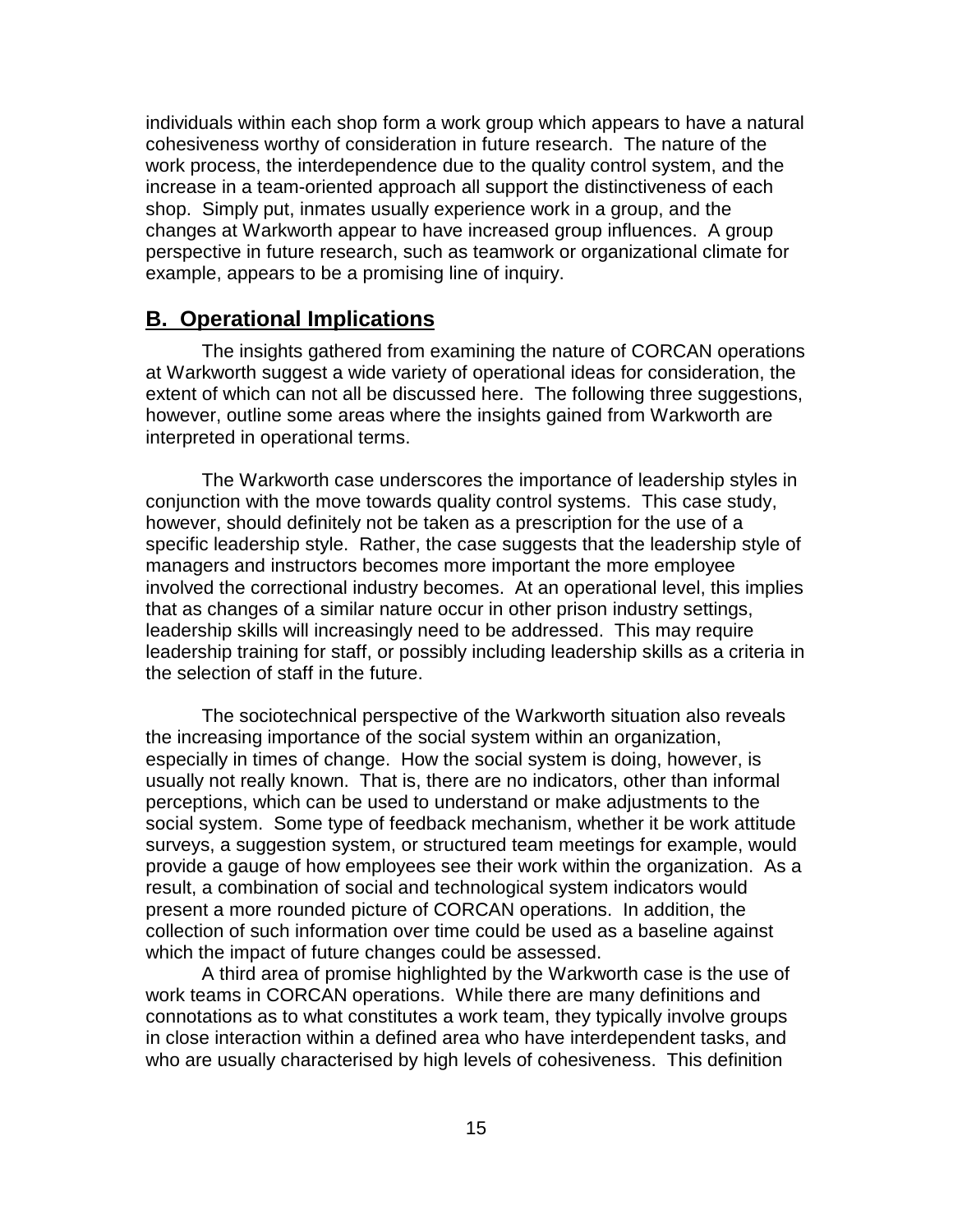closely fits the situation that has developed at Warkworth. Work teams have been shown to be one of the most effective means of increasing productivity and affecting work attitudes.<sup>14</sup> A work team approach, therefore, appears to be the next appropriate stage for correctional industries which have developed to a level comparable to that of Warkworth.

This suggestion does not imply, however, that self-managing work teams be implemented to the degree found in more advanced corporations in the private sector. Such an expectation would be rather unrealistic in correctional industry. Rather, work teams might be developed by further refining and strengthening the employee involvement characteristics already in place. Information feedback, for example, could be designed to specifically meet team needs for each shop. Similarly, inmate training could be organized so that it reflects both team and personal development goals. A work team approach, therefore, appears to provide a fitting framework on which to model future changes.

In summary, the importance of leadership skills, the need for social system indicators, and the potential of a work team approach arise as operational implications from the insights gained from the Warkworth situation. These suggestions, of course, are not applicable to all correctional industries in all institutions. Rather, the operational insights gained from patterns and processes observed at Warkworth should provide a deeper understanding of ventures in other prison industry settings.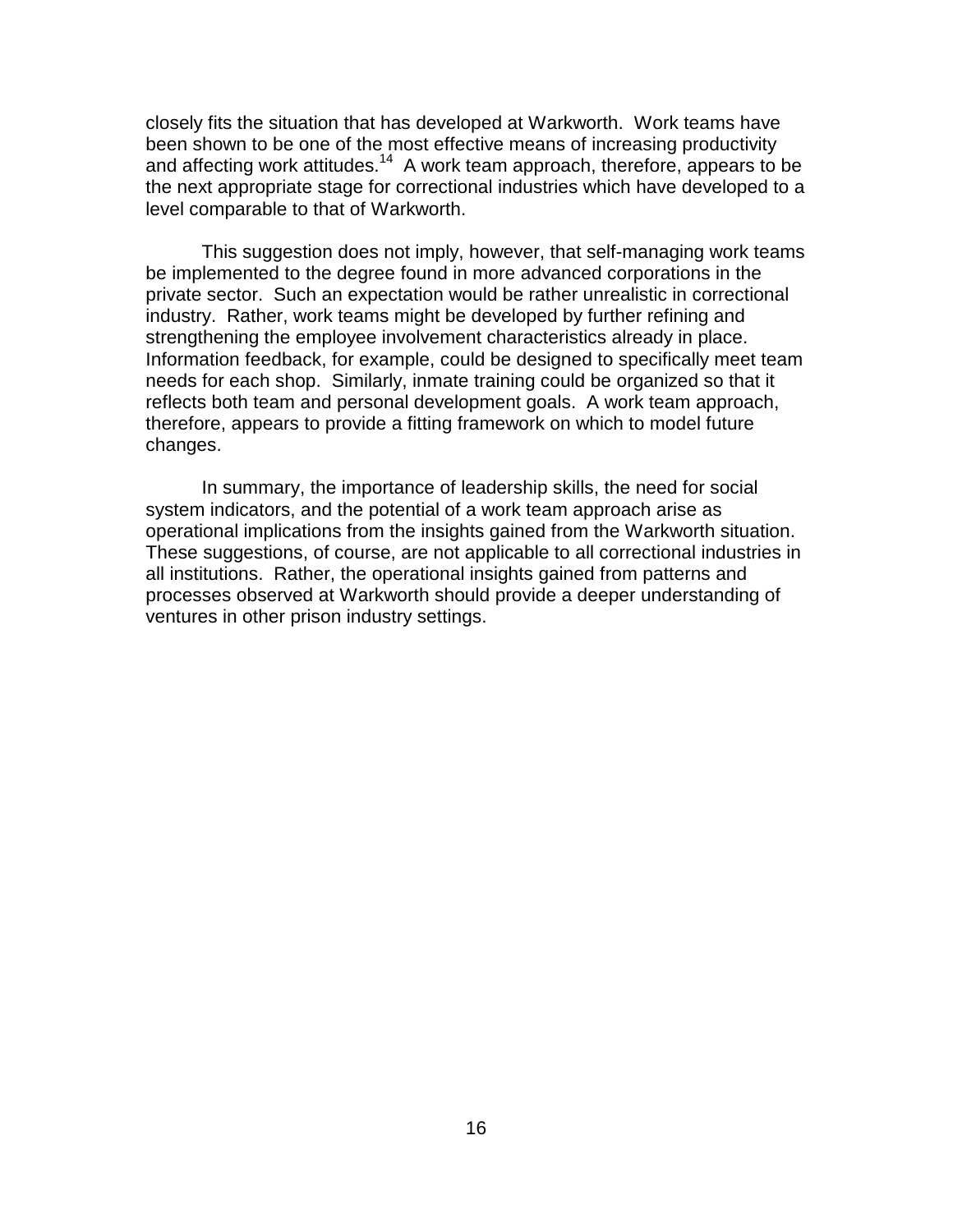# **Endnotes**

1. For example, see the Correctional Strategy Discussion Paper, 1992.

2. These expectations are outlined in the Correctional and Conditional Release Regulations 105 (a) and (b).

3. The perspective and approach taken to implementing the quality control program at Warkworth is detailed in a paper entitled Inmate and Staff Empowerment Through a Quality of Working Life Approach to Quality Control (1992) presented to the Correctional Education Association by the Operations Manager, Paul Urmson.

4. Lawler, Edward E. (1988). Substitutes for Hierarchy, in the journal Organizational Dynamics.

5. Boundary definition and boundary spanning as discussed here are essentially the same as the concepts of differentiation and integration first put forward by Lawrence and Lorsch (1967) in their book Organization and Environment: Managing Differentiation and Integration.

6. The theme of integration can be found in the CORCAN Special Operating Agency Charter Document, as well as the 1993/94-1995/96 CORCAN Business Plan.

7. Position interlinkages in this case can be considered a form of interfirm linkages. An academic review of organization-environment relations is found in Davis and Powell (1992), in Organization-Environment Relations in Marvin Dunnette and Leaetta Hough (Eds.), Handbook of Industrial and Organizational Psychology.

8. The classic presentation of sociotechnical theory is E. L. Trist (1981), The Evolution of Sociotechnical Systems: A Conceptual Framework and Action Research Program.

9. In a survey of Fortune 1000 corporations, Lawler, Mohrman and Ledford (1992) found that the implementation of quality practices appeared to be synergistic with the implementation of employee involvement. The survey results are presented in Employee Involvement and Total Quality Management: Practices and Results in Fortune 500 Companies.

10. The four characteristics of employee involvement are a pervasive theme of books by Edward Lawler. For example, see High Involvement Management